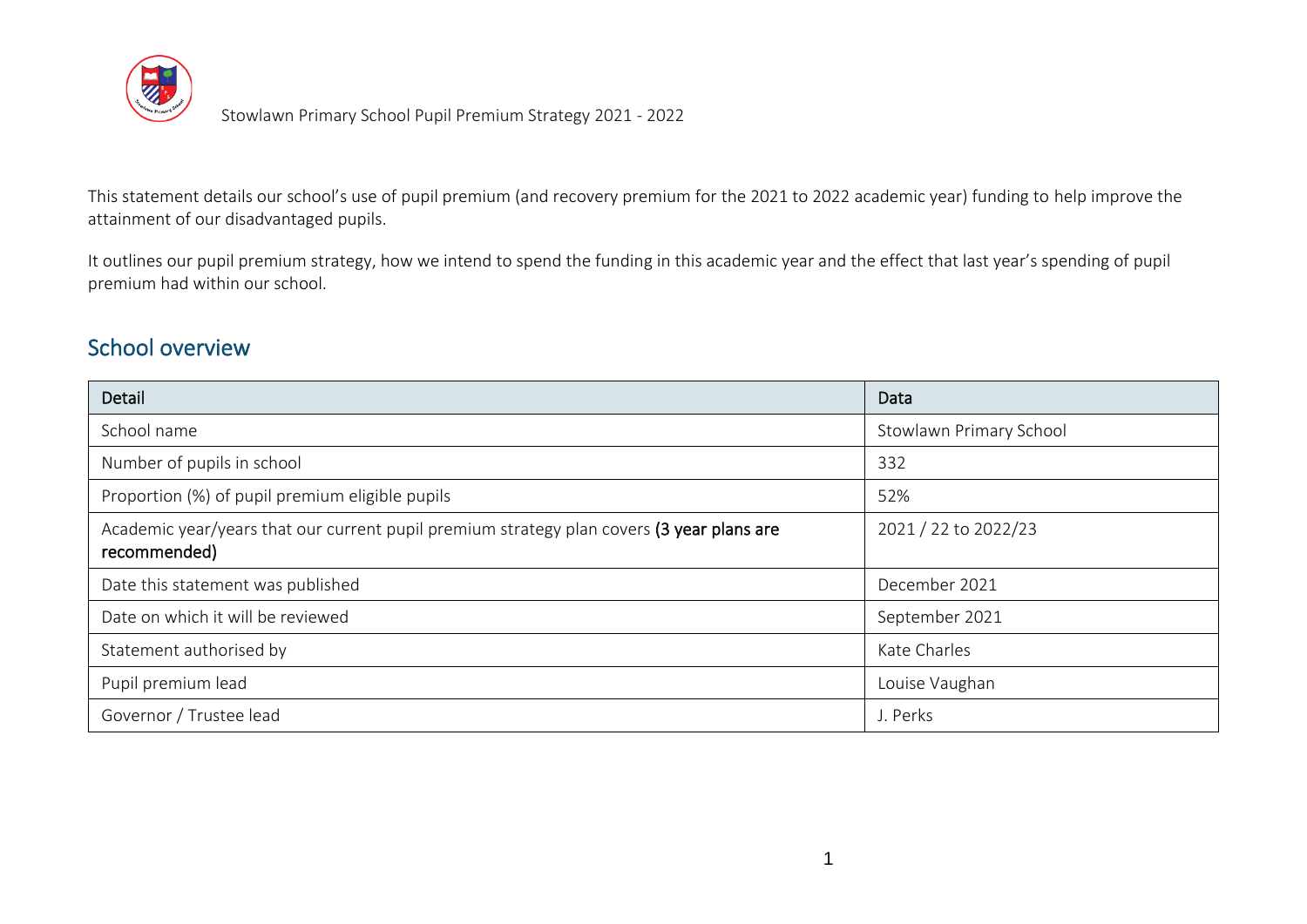

## Funding overview

| Detail                                                                                                                           | Amount   |
|----------------------------------------------------------------------------------------------------------------------------------|----------|
| Pupil premium funding allocation this academic year                                                                              | £188,300 |
| Recovery premium funding allocation this academic year                                                                           | £15225   |
| Pupil premium funding carried forward from previous years<br>(enter £0 if not applicable)                                        | £0       |
| Total budget for this academic year                                                                                              | £212,000 |
| If your school is an academy in a trust that pools this funding,<br>state the amount available to your school this academic year |          |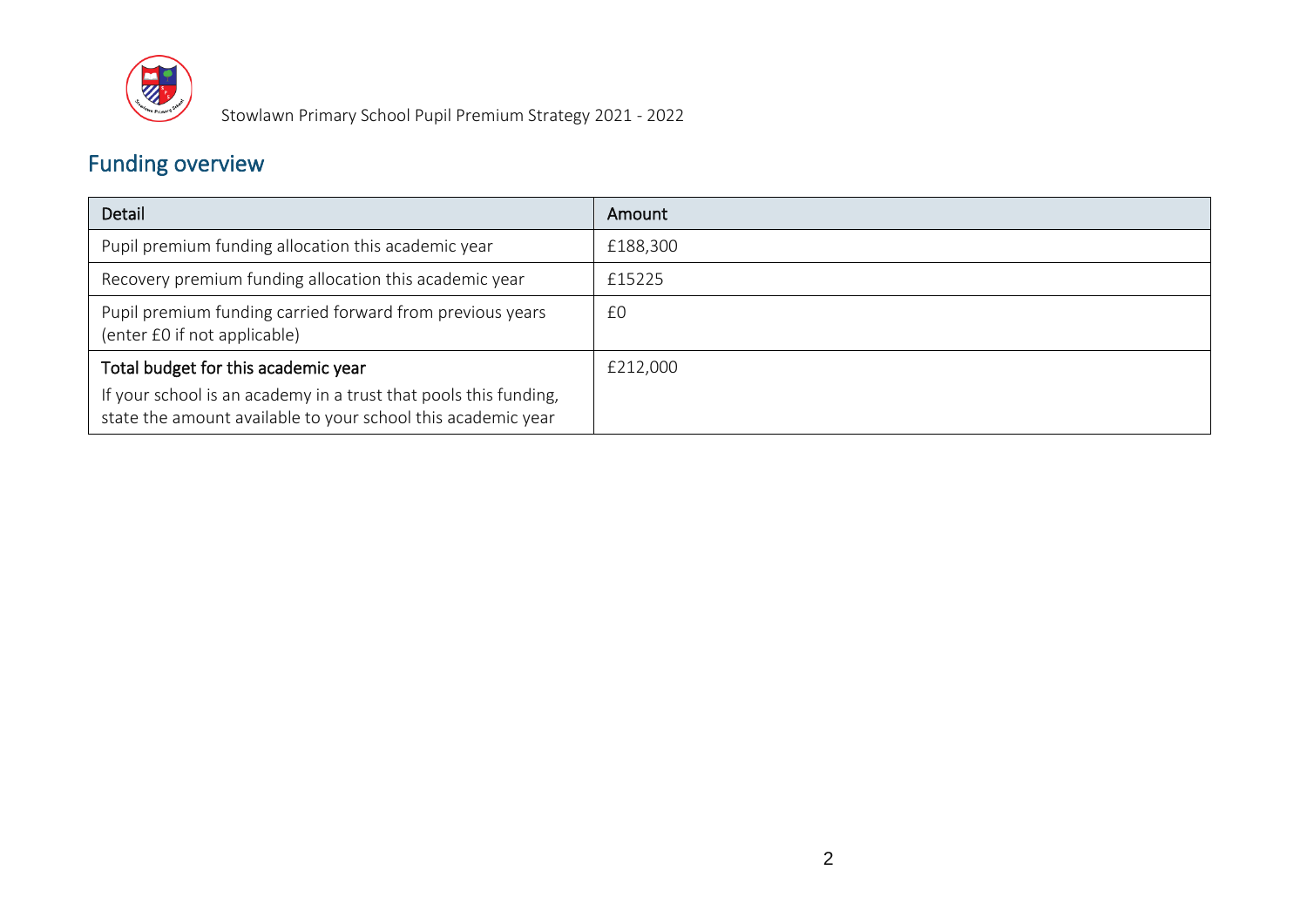

# Part A: Pupil premium strategy plan

### Statement of intent

Our Intent is that all children in school, irrespective of their background or challenges, or personal circumstances, make good progress in all areas of the curriculum. We aim to give all children the opportunity to enhance their cultural capital, and provide experiences over and above the academic curriculum.

We will always strive to support children and families overcome challenges that may face, and intend to support their needs, regardless of whether they are disadvantaged or not.

Quality first teaching and support is our priority, and this is proven to have the greatest impact on closing the gap between disadvantaged and nondisadvantaged children, but will also be advantageous for all children at Stowlawn.

Our PP Strategy is strongly informed by EEF Research and evidence based practice and has the three tiered approach of high quality teaching, targeted academic support and wider strategies (which for us focuses very specifically on helping pupils overcome SEMH barriers so that they are in a position to learn and supporting the wider family) at its heart. There has been a significant increase (6.2%) of children in school in receipt of PPG since Census 2020.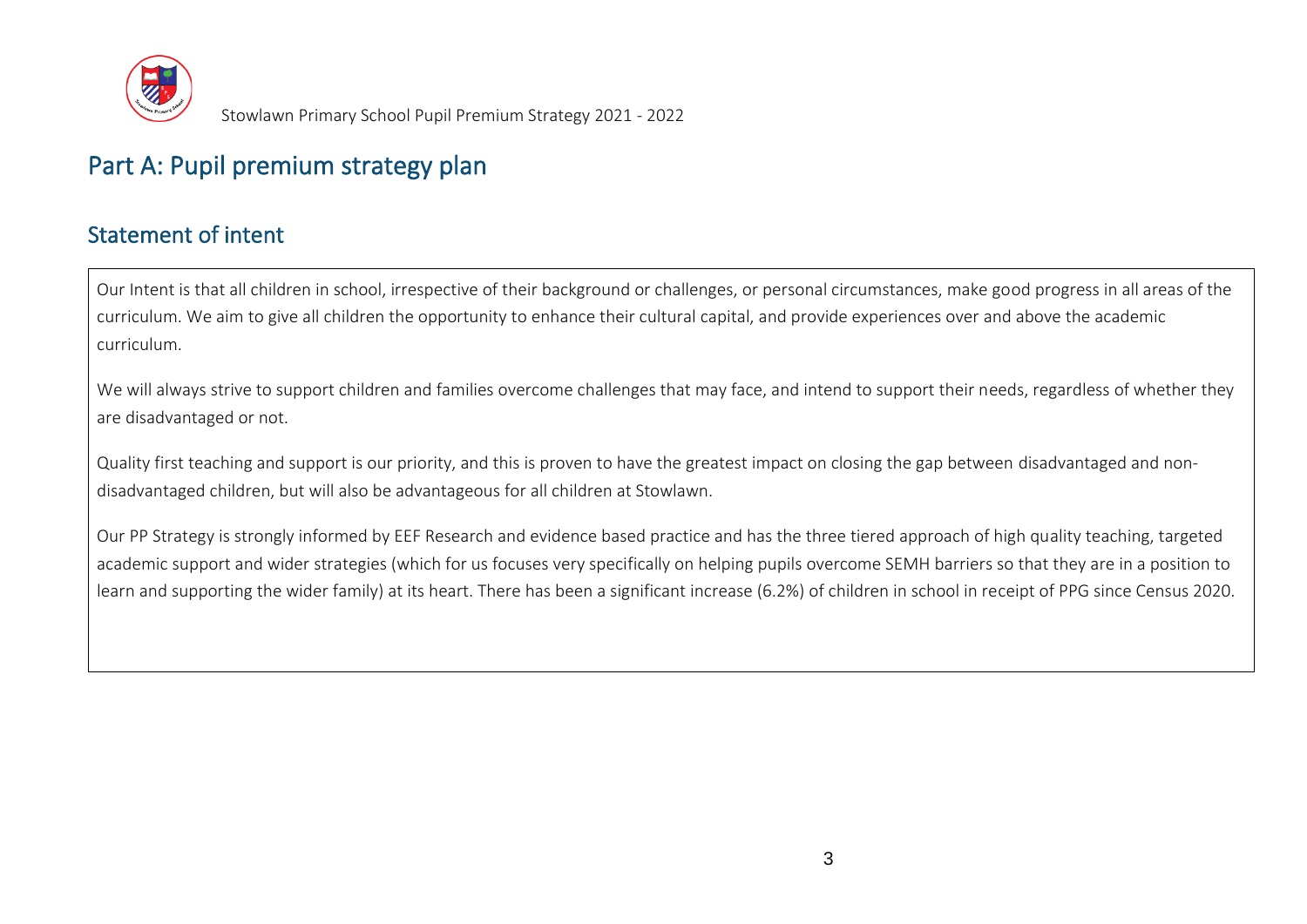

## Challenges

This details the key challenges to achievement that we have identified among our disadvantaged pupils.

| Challenge number | Detail of challenge                                                                                                                                                                                                                                                                                |  |
|------------------|----------------------------------------------------------------------------------------------------------------------------------------------------------------------------------------------------------------------------------------------------------------------------------------------------|--|
|                  | Assessments, observations, and discussions with pupils indicate underdeveloped oral language skills and vocabulary gaps among many<br>disadvantaged pupils. These are evident from Reception through to KS2 and in general, are more prevalent among our disadvantaged pupils<br>than their peers. |  |
|                  | Our assessments and observations indicate that the education and wellbeing of many of our disadvantaged pupils have been impacted by<br>partial school closures to a greater extent than for other pupils. These findings are supported by national studies.                                       |  |
|                  | Observations and discussions with pupils and families have identified social and emotional issues for many pupils.                                                                                                                                                                                 |  |
|                  | Through a number of assessments we know that more children are working at below age related expectations across reading, writing and<br>maths. Children at ARE Summer 21: Reading - 53%<br>Writing - 49%<br>Maths - 55%                                                                            |  |
|                  | Through surveys we know that our parents want to engage with school to support their children's learning and progress, as they are not<br>sure of the best way to do this at home.                                                                                                                 |  |
| h                | Low attendance for pupils, including a high number of disadvantaged children                                                                                                                                                                                                                       |  |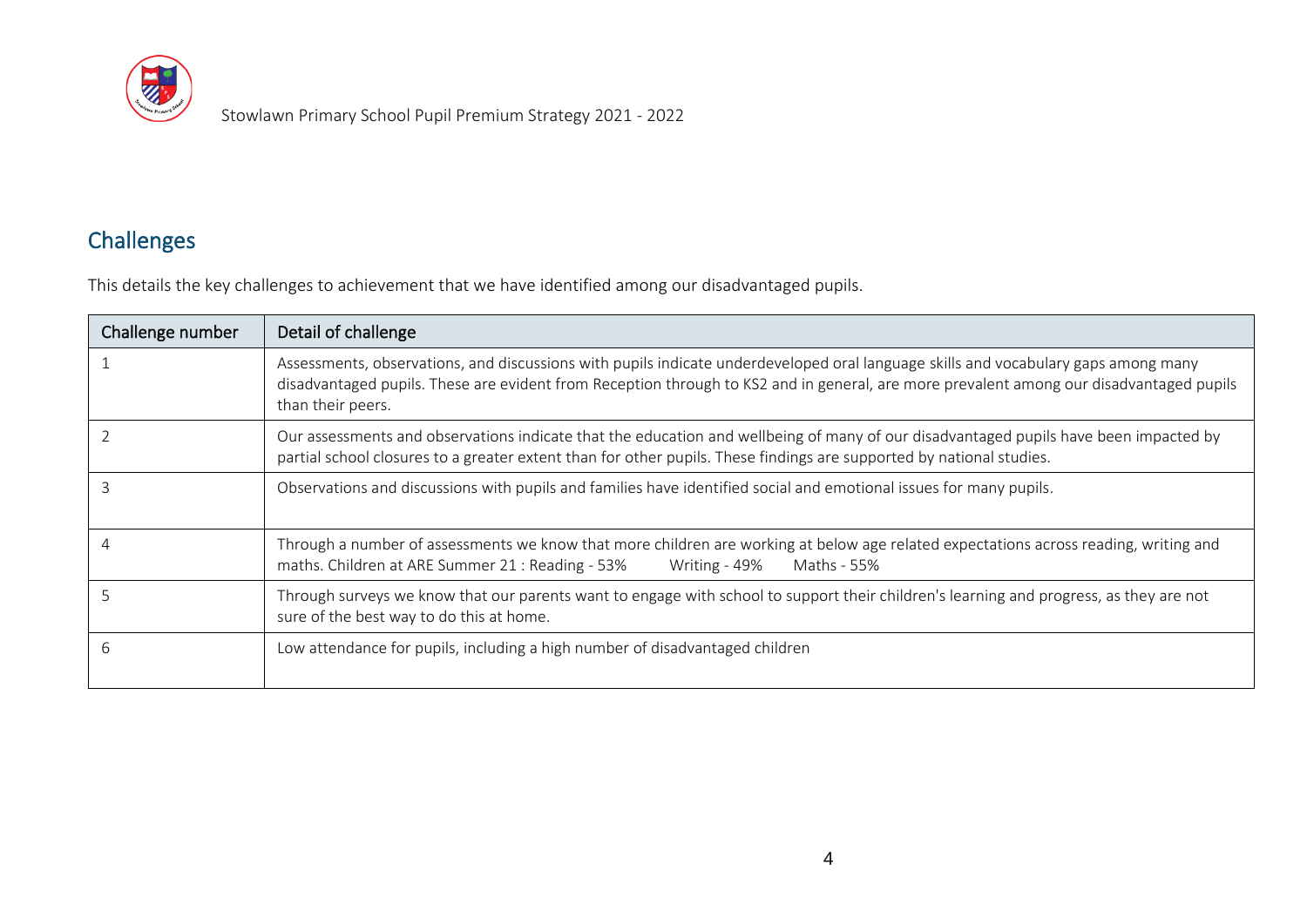

### Intended outcomes

This explains the outcomes we are aiming for by the end of our current strategy plan, and how we will measure whether they have been achieved.

| Intended outcome                                                                                                                                                                | Success criteria                                                                                                                                                                                                                                                                                                                                           |
|---------------------------------------------------------------------------------------------------------------------------------------------------------------------------------|------------------------------------------------------------------------------------------------------------------------------------------------------------------------------------------------------------------------------------------------------------------------------------------------------------------------------------------------------------|
| Improve underdeveloped oral language skills close<br>vocabulary gaps among many disadvantaged<br>pupils.                                                                        | Assessments and outcomes show significant improvement in oral language skills amongst disadvantaged<br>pupils. This is supported by an increase in understanding of subject specific language. It will be seen through<br>engagement in lessons, book scrutinies and formative assessments.                                                                |
| Give offer all children opportunity to experience a<br>range of learning opportunities to promote the<br>education and wellbeing of our children                                | Sustained high levels of wellbeing from demonstrated by:<br>qualitative data from student voice, student and parent surveys and teacher observations<br>a significant increase in participation in enrichment activities, particularly among disadvantaged pupils<br>school has gained the external accreditation "Excellence in Pupil Development Award". |
| Support children and families who are<br>experiencing social and emotional barriers to<br>allow them to access learning opportunities.                                          | School pastoral support team supports children to overcome barriers for learning, Pastoral team signposts and<br>supports families effectively to overcome barriers that can also effect children's learning journey in school.                                                                                                                            |
| Increase the number of children who are<br>achieving Age related expectations in Reading,<br>Writing and maths $-$ closing the gap between<br>school and national expectations. | Outcomes for 23 / 24 show an increase in the number of children attaining Expected level in reading, writing<br>and maths across the school. The gap between attainment of disadvantaged children and their peers is<br>reduced significantly.                                                                                                             |
| Parents are engaged with a range of opportunities<br>to support children's learning and development                                                                             | Parents are well informed about their children's learning, through :<br>termly outlines of expected learning - covering subject content and information                                                                                                                                                                                                    |
|                                                                                                                                                                                 | parents in school on a regular basis to take part in workshops/ lessons alongside their children. Also to<br>take part in information sessions, such as phonics / online safety etc                                                                                                                                                                        |
|                                                                                                                                                                                 | online sessions and reference videos to support the above opportunities                                                                                                                                                                                                                                                                                    |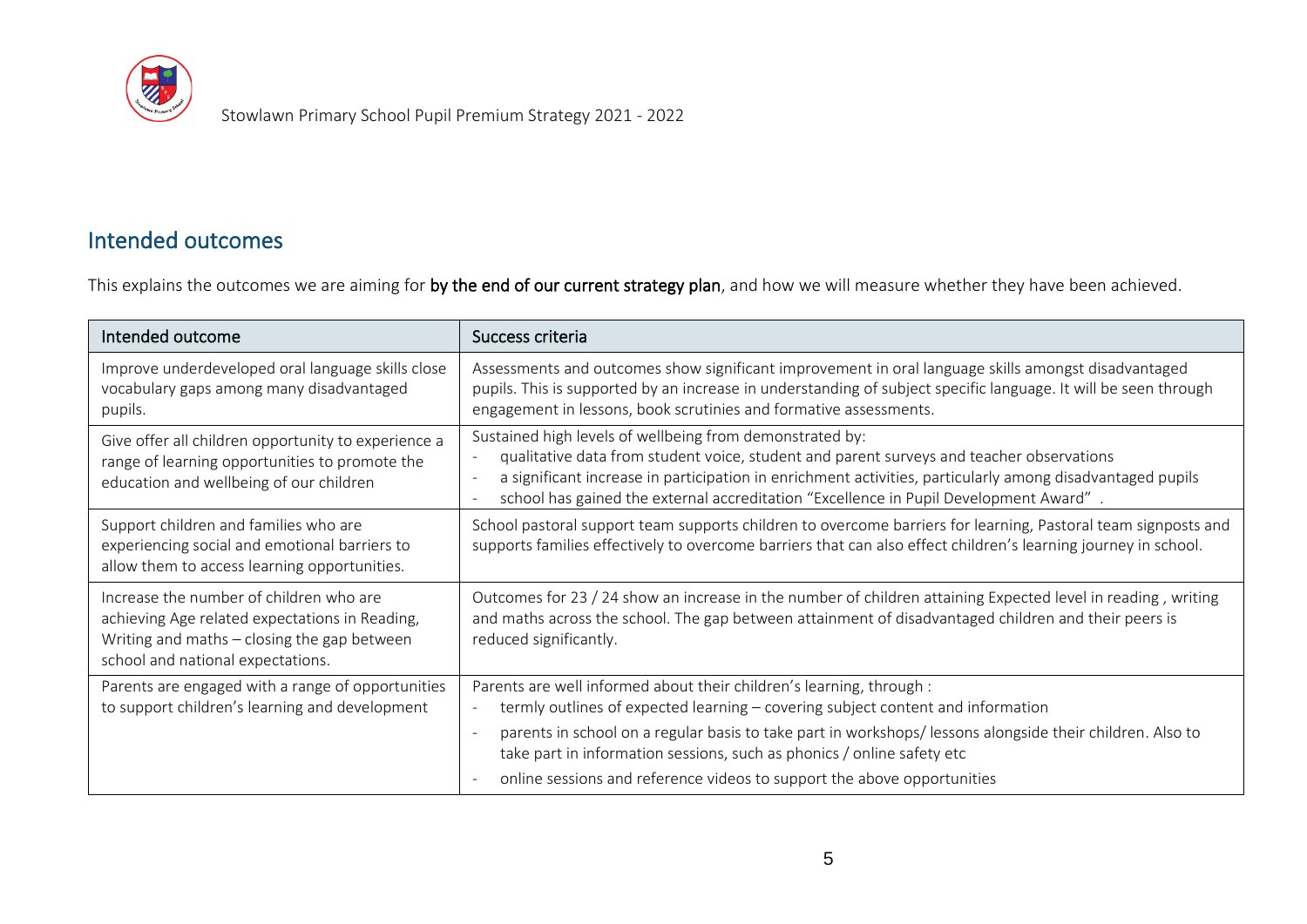

| Improve school attendance rates and rates of | Sustained high attendance from 2024/25 demonstrated by:                                                                                                                             |
|----------------------------------------------|-------------------------------------------------------------------------------------------------------------------------------------------------------------------------------------|
| pupil groups, such as disadvantaged.         | the overall absence rate for all pupils being no more than 4% and the attendance gap between<br>disadvantaged pupils and their non-disadvantaged peers being significantly reduced. |
|                                              | the percentage of all pupils who are persistently absent being below 5% and the figure among<br>disadvantaged pupils being lower than their peers.                                  |

Activity in this academic year

This details how we intend to spend our pupil premium (and recovery premium funding) this academic year to address the challenges listed above.

#### Teaching (for example, CPD, recruitment and retention)

Budgeted cost: £ 105, 000

| Activity                                                                                                                           | Evidence that supports this approach                                                                                                                                                                                                                                                      | Challenge number(s) addressed |
|------------------------------------------------------------------------------------------------------------------------------------|-------------------------------------------------------------------------------------------------------------------------------------------------------------------------------------------------------------------------------------------------------------------------------------------|-------------------------------|
| Employment of a fulltime teacher:<br>targeting Y5 Maths and English, and<br>Y3 and Y4 small group support for<br>reading and maths | Year 5 attainment data at the end of 2020/21, shows that the disruption of<br>schooling has resulted in a significant number of them working at below age<br>related expectations.<br>Children at ARE:                                                                                    | 1, 2, 4                       |
|                                                                                                                                    | Writing $-44%$<br>$Reading - 51%$<br>Maths - 50%                                                                                                                                                                                                                                          |                               |
|                                                                                                                                    | This year group is oversubscribed, and has above average number of children with<br>SEMH / SEN needs. Halving class size for core lessons will enable increased<br>targeted support where needed for disadvantaged children.                                                              |                               |
|                                                                                                                                    | Small group tuition is proved to have a positive impact on children's attainment.<br>The focus of the small group work across Y3 and Y4 will be the bottom 20% of<br>disadvantaged readers across the classes, to ensure that a higher percentage<br>achieve ARE at the end of this year. |                               |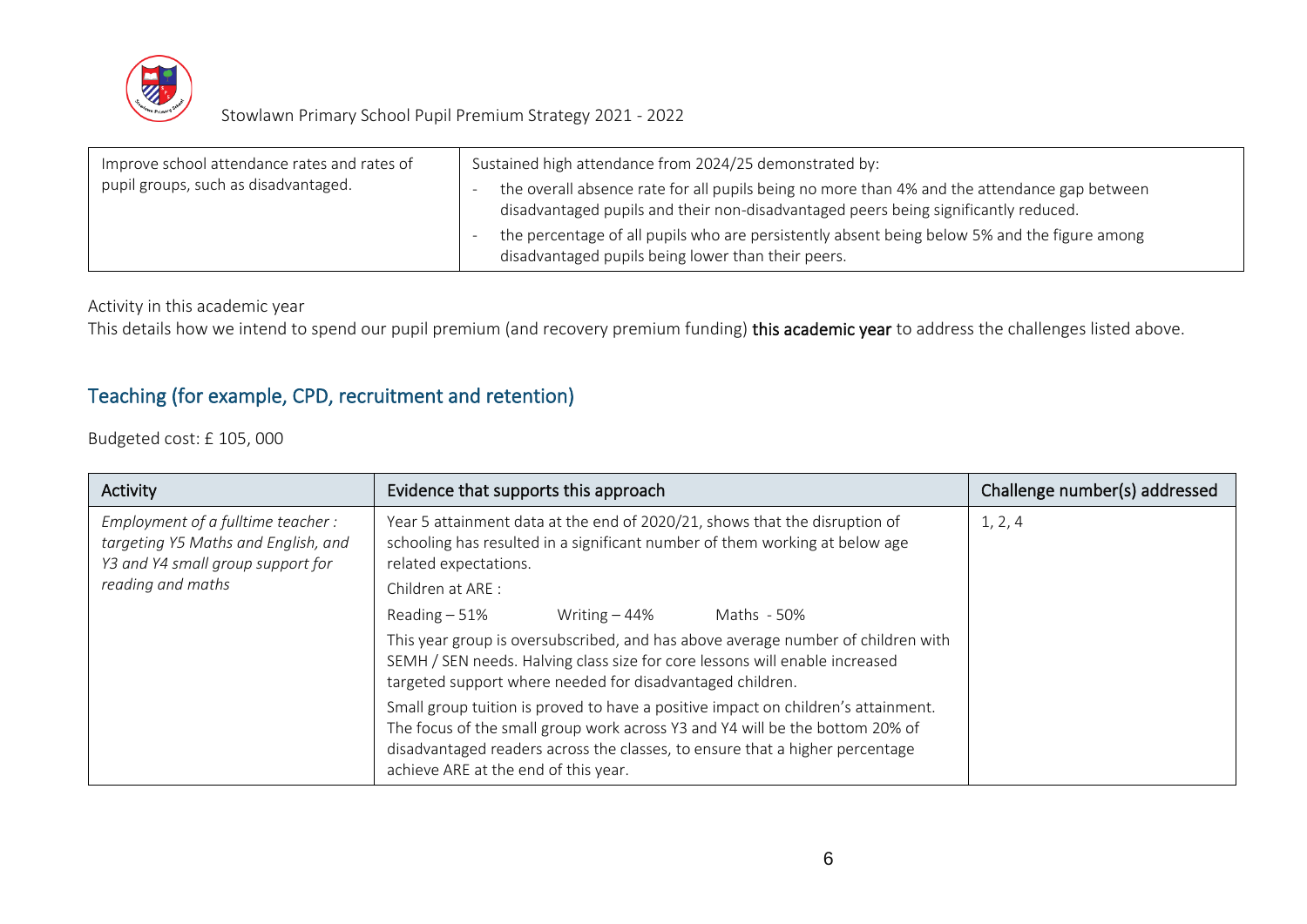

|                                                                                                                                                           | Knowledge of children and limiting environmental factors. Quality first teaching<br>being at the heart of pupil attainment and progress.<br>https://educationendowmentfoundation.org.uk/education-evidence/guidance-<br>reports<br>https://d2tic4wvo1iusb.cloudfront.net/documents/guidanceForTeachers/EEF-<br>Guide-to-the-Pupil-Premium-Autumn-2021.pdf                                                                                                                                                                                                                                              |         |
|-----------------------------------------------------------------------------------------------------------------------------------------------------------|--------------------------------------------------------------------------------------------------------------------------------------------------------------------------------------------------------------------------------------------------------------------------------------------------------------------------------------------------------------------------------------------------------------------------------------------------------------------------------------------------------------------------------------------------------------------------------------------------------|---------|
| Training and resources for Wellcom<br>Speech and language tool<br>Enhanced SLA with Speech and<br>Language support service in school<br>and with parents. | 42% of children achieved an expected level of communication and language skills<br>at the end of Nursery. Spoken language and oral understanding is the key to<br>further educational attainment, and therefore further investment is needed to<br>ensure our youngest children receive the required to support needed to achieve<br>this.<br>https://educationendowmentfoundation.org.uk/education-evidence/early-years-<br>toolkit/communication-and-language-approaches<br>https://educationendowmentfoundation.org.uk/education-evidence/teaching-<br>learning-toolkit/oral-language-interventions | 1,4,5   |
| Release of AHT - KS1 to support with<br>phonics groups and interventions<br>(0.5)                                                                         | 62% Of children achieved the pass rate for they Year 2 phonics check last year. The<br>pass rate is 80% so interventions are needed to support children to achieve<br>expected level of phonics at the end of Y2 / Year 1 checks,<br>Phonics/Toolkit Strand/Education Endowment Foundation/EEF                                                                                                                                                                                                                                                                                                         | 1, 4, 5 |
| Contribution to TA support improving<br>quality first teaching                                                                                            | Research, which focuses on teaching assistants who provide one to one or small group<br>support, shows a stronger positive benefit of between three and five additional months on<br>average. Often support is based on a clearly specified approach which teaching assistants<br>have been trained to deliver.                                                                                                                                                                                                                                                                                        | 1, 2, 4 |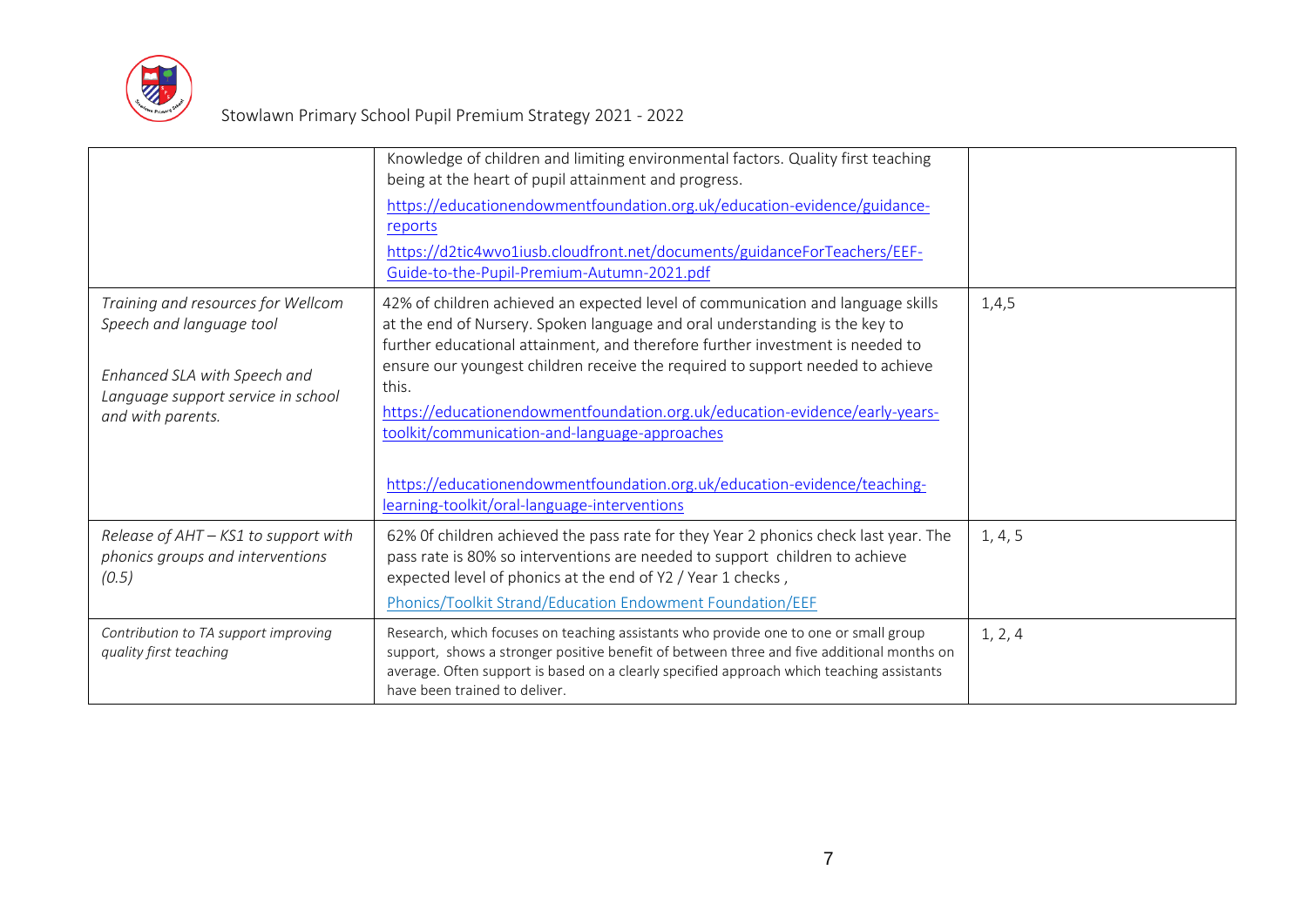

#### Targeted academic support (for example, tutoring, one-to-one support structured interventions)

Budgeted cost: £10,000

| Activity                                                                                                                      | Evidence that supports this approach                                                                                                                                                                                                                                | Challenge number(s)<br>addressed |
|-------------------------------------------------------------------------------------------------------------------------------|---------------------------------------------------------------------------------------------------------------------------------------------------------------------------------------------------------------------------------------------------------------------|----------------------------------|
| Yearly subscription to support<br>programs for reading, language and<br>maths                                                 | Evidence shows that 1 to 1 targeted interventions have a positive impact on<br>children's learning- and support them to close gaps in their learning.<br>One to one tuition   EEF (educationendowmentfoundation.org.uk)                                             | 1, 2, 4, 5                       |
| 1 to 3 groups for reading and phonics<br>interventions across school, recruited<br>through the National Tutoring<br>Programme | Evidence shows that tuition targeted at specific needs and knowledge gaps can be<br>an effective method to support low attaining pupils or those falling behind, both<br>one-to-one:<br>Small group tuition   Toolkit Strand   Education Endowment Foundation   EEF | 1, 2, 4, 5                       |

#### Wider strategies (for example, related to attendance, behaviour, wellbeing)

Budgeted cost: £ *£135,00*

| Activity                                                                                                                                                    | Evidence that supports this approach                                                                                                                                                                                              | Challenge number(s)<br>addressed |
|-------------------------------------------------------------------------------------------------------------------------------------------------------------|-----------------------------------------------------------------------------------------------------------------------------------------------------------------------------------------------------------------------------------|----------------------------------|
| Contribution to costs of the following<br>staff:<br>Full time Pastoral support Officer<br>Education Welfare Officer (SLA)<br>Learning and Behaviour support | Experience that working with the whole family can support children to be<br>successful with all aspects of their educational and social development.<br>Targeted interventions and 1 to 1 support can support children to succeed | 2.3                              |
| mentors<br><b>Educational Pyschologist Service</b>                                                                                                          | through their barriers to learning                                                                                                                                                                                                |                                  |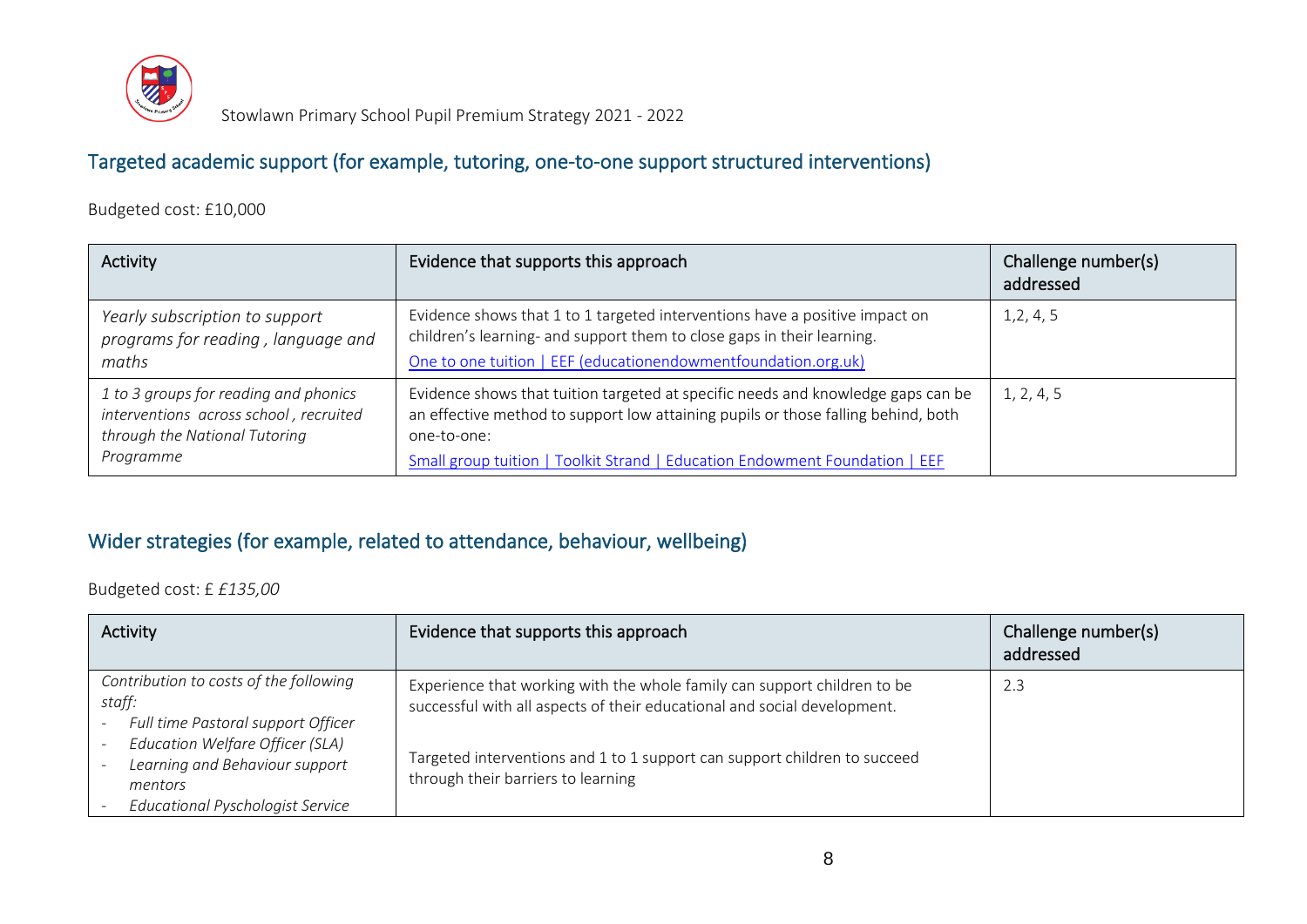

|                                                                        | Public health England acknowledges that children who have a socio economic<br>disadvantage are more likely to require access to psychological services that their<br>peers. There is a strong link with emotional wellbeing and educational attainment<br>https://educationendowmentfoundation.org.uk/education-evidence/teaching-learning-<br>toolkit<br>https://educationendowmentfoundation.org.uk/education-evidence/evidence-<br>reviews/behaviour<br><b>EEF Social and Emotional Learning.pdf(educationendowmentfoundation.org.uk)</b> |         |
|------------------------------------------------------------------------|----------------------------------------------------------------------------------------------------------------------------------------------------------------------------------------------------------------------------------------------------------------------------------------------------------------------------------------------------------------------------------------------------------------------------------------------------------------------------------------------------------------------------------------------|---------|
| CPD and training for Positive<br>Approaches to Behaviour<br>Management | Evidence shows that targeted interventions and universal approaches can have<br>positive overall effects for children. Both educationally and socially<br>https://educationendowmentfoundation.org.uk/education-evidence/evidence-<br>reviews/behaviour<br>EEF Social and Emotional Learning.pdf(educationendowmentfoundation.org.uk)                                                                                                                                                                                                        | 2, 3, 4 |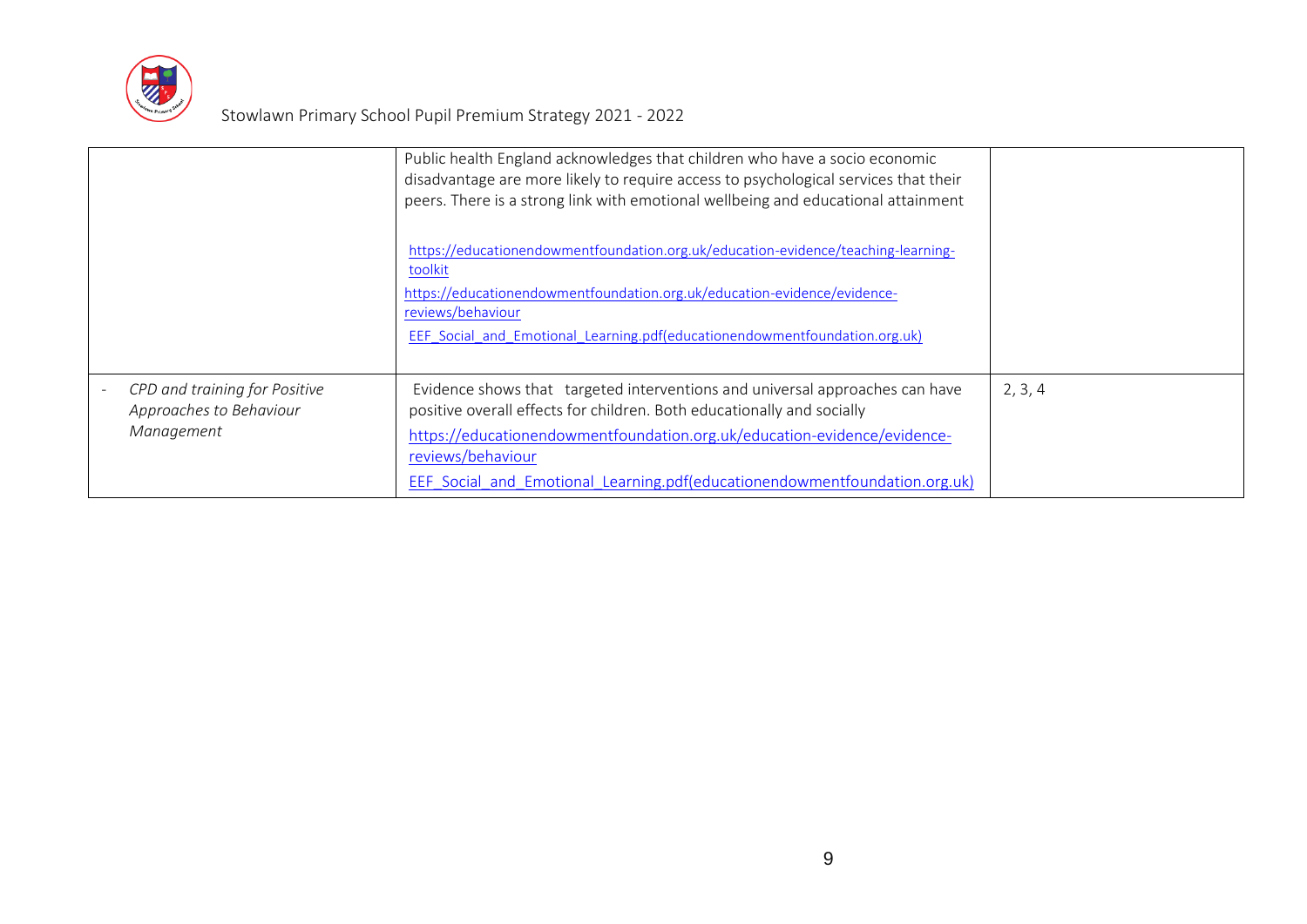

| Curriculum opportunities and<br>enhancements that offer children<br>experiences and learning that goes<br>beyond their educational development,<br>such as:<br>Employ Forest School lead to<br>implement outdoor learning for self<br>esteems and well being (0.6)<br>Wolves foundation : working with<br>children for SEMH / teamwork etc<br>Self esteem and teamwork<br>workshops $-6x$ weeks with 4 x year<br>groups<br>Theatre visits<br>Residential visits | There is extensive evidence associating childhood social and emotional skills with<br>improved outcomes at school and in later life (e.g., improved academic<br>performance, attitudes, behaviour and relationships with peers).<br>EEF Social and Emotional Learning.pdf(educationendowmentfoundation.org.uk)<br>https://educationendowmentfoundation.org.uk/education-evidence/evidence-<br>reviews/behaviour<br>https://educationendowmentfoundation.org.uk/education-evidence/teaching-<br>learning-toolkit | 2, 3 |
|-----------------------------------------------------------------------------------------------------------------------------------------------------------------------------------------------------------------------------------------------------------------------------------------------------------------------------------------------------------------------------------------------------------------------------------------------------------------|-----------------------------------------------------------------------------------------------------------------------------------------------------------------------------------------------------------------------------------------------------------------------------------------------------------------------------------------------------------------------------------------------------------------------------------------------------------------------------------------------------------------|------|
| SLA for EWO to ensure issues with<br>attendance are addressed and<br>actions have an impact on improving<br>attendance and persistent Absence                                                                                                                                                                                                                                                                                                                   | Embedding good attendance,, and supporting issues around persistent<br>attendance, will decrease persistent absence rates as well as overall attendance.<br>School data shows that absence rates of disadvantaged children, and children who<br>are disadvantaged and on the Sen register, are above that of their peers.<br><b>Improving School Attendance</b>                                                                                                                                                 | 6    |

Total budgeted cost: £ *250,000*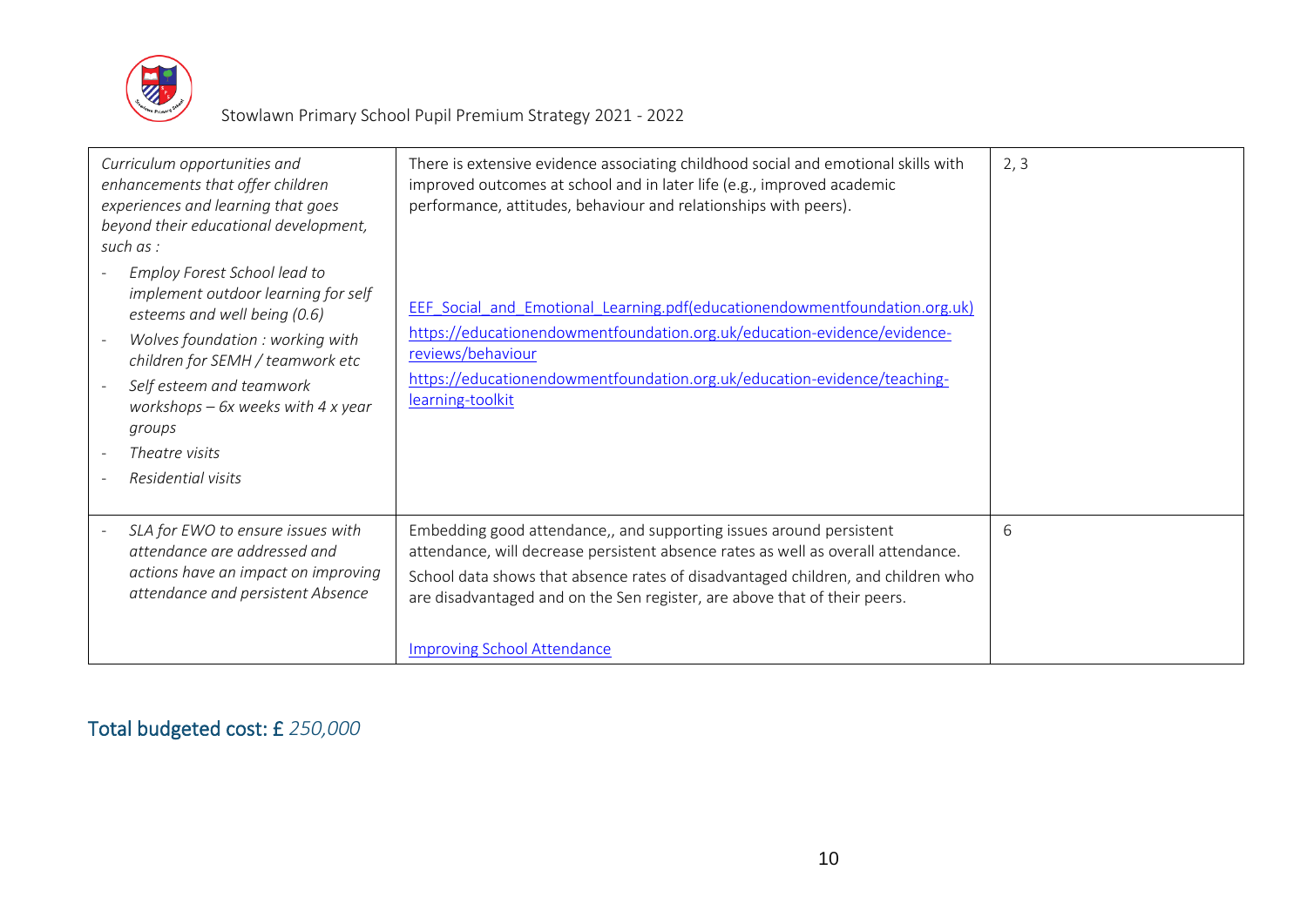

## Part B: Review of outcomes in the previous academic year

#### Pupil premium strategy outcomes

This details the impact that our pupil premium activity had on pupils in the 2020 to 2021 academic year.

Our internal assessments during 2020/21 suggested that the performance of disadvantaged pupils was lower than in the previous years in key areas of the curriculum and the outcomes we aimed to achieve in our previous strategy by the end of 2020/21 were therefore not fully realised.

Our assessment of the reasons for these outcomes points primarily to Covid-19 impact, which disrupted all our subject areas to varying degrees. As evidenced in schools across the country, school closure was most detrimental to our disadvantaged pupils, and they were not able to benefit from our pupil premium funded improvements to teaching and targeted interventions to the degree we had intended.

Our assessments and observations indicated that pupil behaviour, wellbeing and mental health were significantly impacted last year, primarily due to COVID-19-related issues. The impact was particularly acute for disadvantaged pupils. We used pupil premium funding to provide wellbeing support for all pupils, and targeted interventions where required. We are building on that approach with the activities detailed in this plan.

The impact was mitigated by our remote learning offer to maintain a high-quality curriculum, which was aided by use of online resources such as Purple Mash, TT Rockstars, Reading Plus and Microsoft Teams.

There was no external data for May 2020 or May 2021.